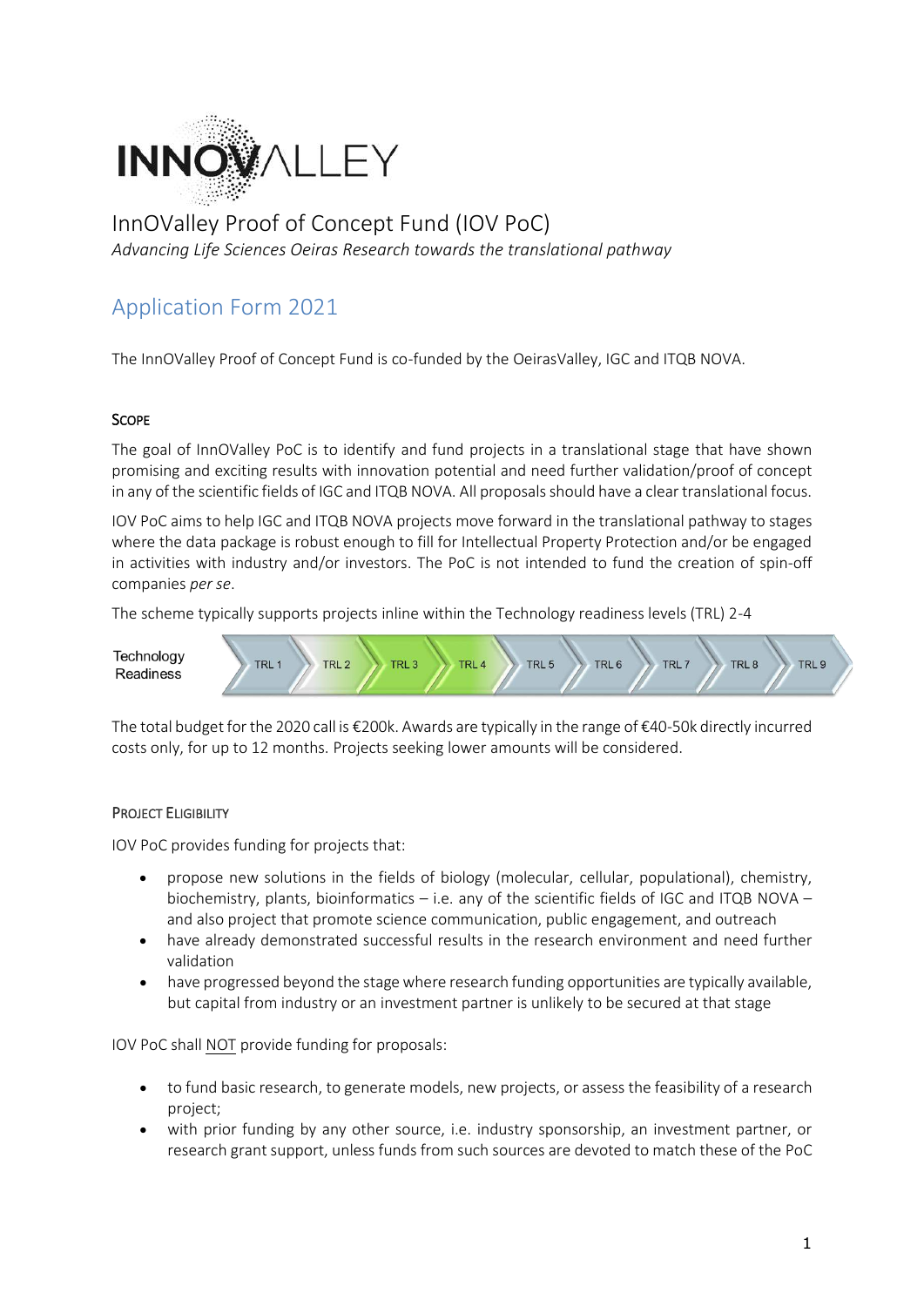#### APPLICANT ELIGIBILITY

Applicants can be one or more IGC or ITQB NOVA Principal Investigators or Post-Doc researchers.

Co-investigators from other organizations can be added to the application in cases where such coinvestigators already share the ownership of prior results, or that agree to share with or assign future rights to IGC or ITQB NOVA as it applies. In such cases, joint ownership or similar agreement needs to be in place, or at least the minimum terms and conditions for joint ownership must be agreed in advance amongst institutions. Such co-investigators from other organizations can only perform up to 10% of the project and those costs are not eligible to request funding from the IOV PoC.

In case of leaving the institution, the award does not follow.

In the case of Post-Doc as lead applicant, the respective PI needs to be in agreement and compliance with either internal IGC or ITQB NOVA rules is mandatory.

#### PROJECT SUBMISSION AND SELECTION

Application launch  $-13^{th}$  December 2021 Application submission deadline - April 1<sup>st</sup> 2022, 17h00 Review Panel meeting – April 2022 Event for the announcement of awarded projects – May 2022 Start of projects – not before June  $1<sup>st</sup>$  2022, not after Sep 3 $1<sup>st</sup>$  2022

Applications will be evaluated by an external and international panel of experts.

Panel review will be supported by the Innovation Department, which will have no vote in the project's decisions. Selection will be made based on a clear background IP, the commercial potential of the technology, as well as the commitment of the researcher and the feasibility and suitability of the suggested plan. Projects will be ranked and granted according to available resources. Final decisions for selected projects will be communicated by mid-May 2022.

Despite eligibility and selection, a detailed plan with steps, milestones, timelines and budget duly identifying Go/No Go decision points and alternatives for development will be critical for funding. Funding will be provided in two tranches, only to be provided based on the positive achievement of the proposed project milestones.

The following criteria will be considered during the evaluation of applications:

- Unmet societal and/or market need
- Originality
- Feasibility
- Potential

All the IP related to the proposal must belong to IGC or ITQB NOVA (as the case may be), and be available for licensing (i.e., not encumbered by any prior obligations, such as existing license, sponsored research agreement, ongoing collaboration with an industrial partner, ongoing licensing negotiation, or consulting agreement), or

If IP is jointly owned, joint ownership or similar agreement needs to be in place, and IGC or ITQB NOVA (as the case may be) must have a lead role in commercializing the technology. Any new intellectual property developed as a part of the funded PoC project must be assignable to IGC or ITQB (as the case may be unless matching funds from the other institution is in place).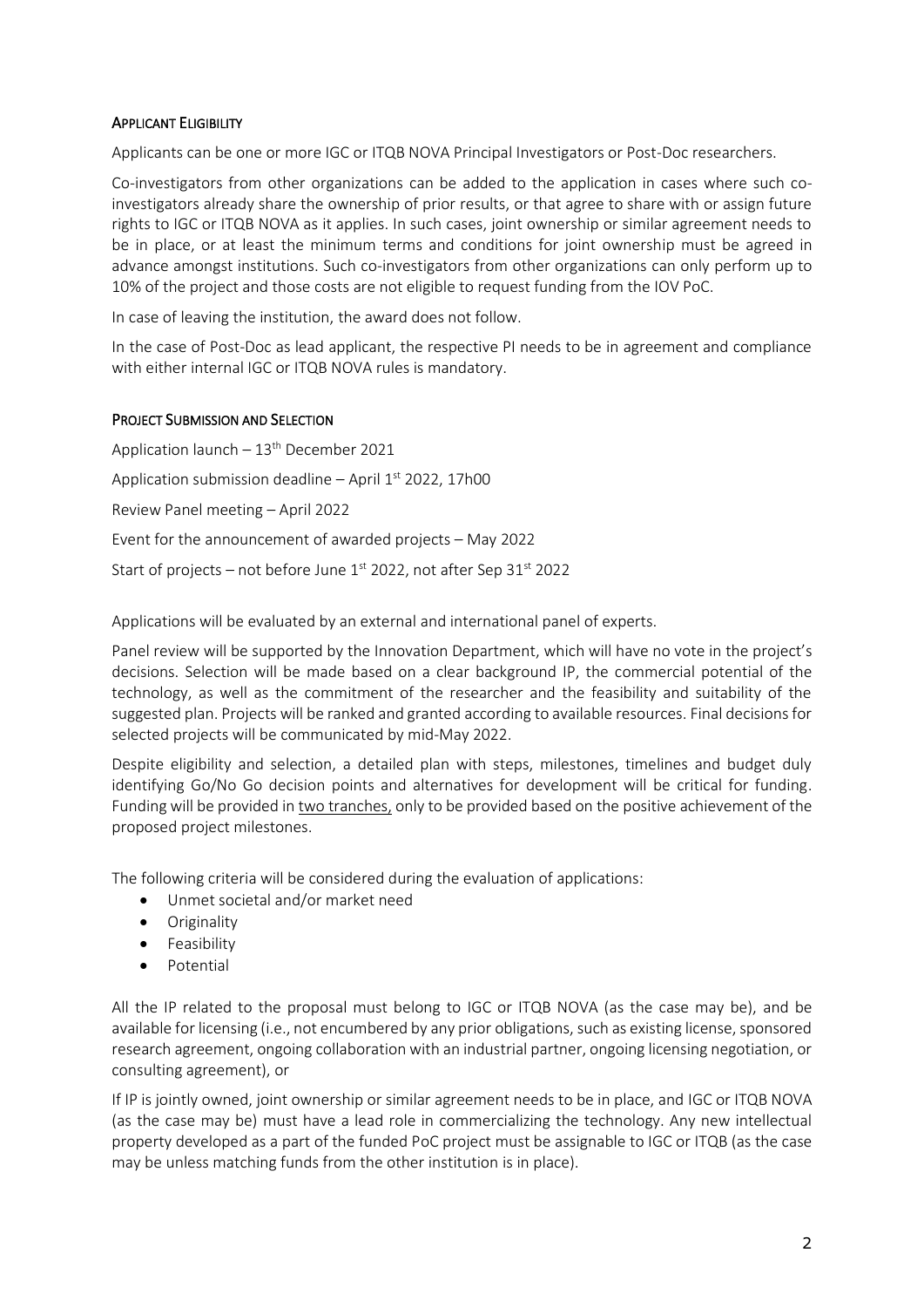There is no limit on applications per research group. However, only one project can be awarded for the same research group.

Only projects evaluated above the cut-off defined by the panel will be financed.

Additional information:

- Compliance with project progress reporting, written reports and/or oral presentations, to members of InnOValley and possibly panel members is a condition of InnOValley PoC award acceptance.
- One page of supporting data may be included as part of the application as an appendix. Please refer to the figures in the application text.
- No overheads will be charged for the award. Please fill in the budget, and directly incurred total cost only sections, without overheads.
- If your project employs the use of biological materials, you will need to provide PDF copies of valid ethical approval: Where ethical approval has been granted to undertake your project, please provide a PDF copy of such
- The opening of the call and submission deadline of completed applications will be announced.
- Completed application forms, including a budget, are to be emailed to the InnOValley Head: if from IGC – [innovationunit@igc.gulbenkian.pt;](mailto:innovationunit@igc.gulbenkian.pt) if from ITQB NOVA innovationunit@itqb.unl.pt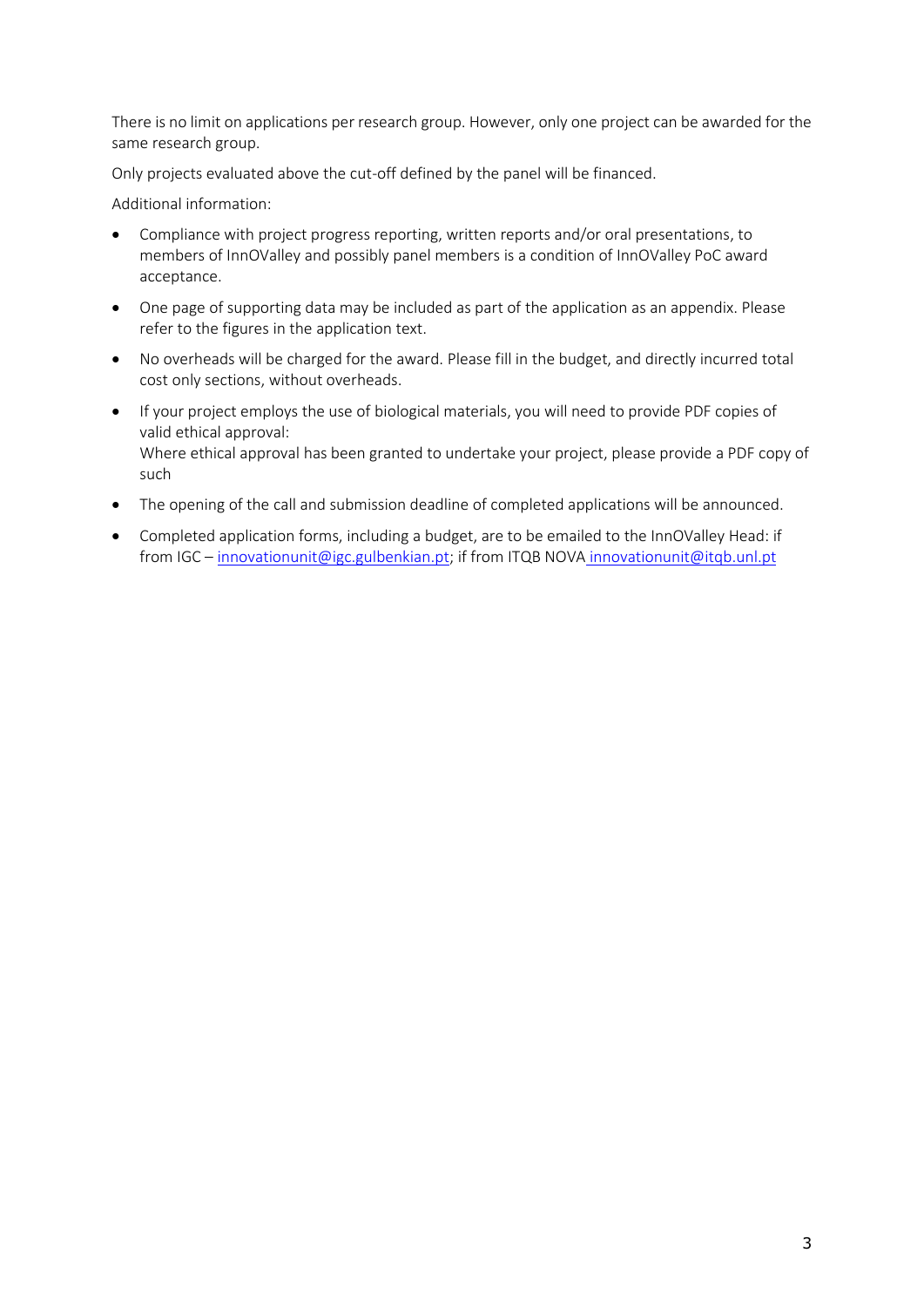InnOValley remit check pre-application

Have you contacted the Innovation Unit to check that your project is within remit? Yes  $\Box$  No  $\Box$ 

### Section 1: Project Summary

#### 1.1 Title (max 150 characters)

*Please provide a title suitable for inclusion in open access fora (website, newsletter)*

#### 1.2 Technical Summary (max 400 words)

| <b>Project Duration and Cost</b><br>1.3 |                                                                                                                     |
|-----------------------------------------|---------------------------------------------------------------------------------------------------------------------|
| Proposed start date (dd.mm.yyyy)        | Earliest 1st Jun 2022, latest 31st Sep 2022                                                                         |
| Proposed duration of award              | Minimum 6 months, up to 12 months                                                                                   |
| Funding requested                       | In the range of €40-50K directly incurred costs only. Lower amounts will<br>be considered. Do not include Overheads |

## Section 2: Main Applicant Investigator Details

| 2.1<br>Principal Investigator or Post-Doc                                 |                                                                                                                                                                                                                                                              |
|---------------------------------------------------------------------------|--------------------------------------------------------------------------------------------------------------------------------------------------------------------------------------------------------------------------------------------------------------|
| Name                                                                      |                                                                                                                                                                                                                                                              |
| Post Held                                                                 |                                                                                                                                                                                                                                                              |
| Research Group                                                            |                                                                                                                                                                                                                                                              |
| Institution                                                               | <b>IGC or ITQB NOVA</b>                                                                                                                                                                                                                                      |
| Email and Telephone No.                                                   |                                                                                                                                                                                                                                                              |
| If applicant is a post-Doc, name and email<br>address of the nominated PI | If the main applicant is a Post-Doctoral researcher, please nominate a<br>PI who will be ultimately responsible for the award. The nominated PI<br>will also be included in correspondence about this application. Please<br>provide name and email address. |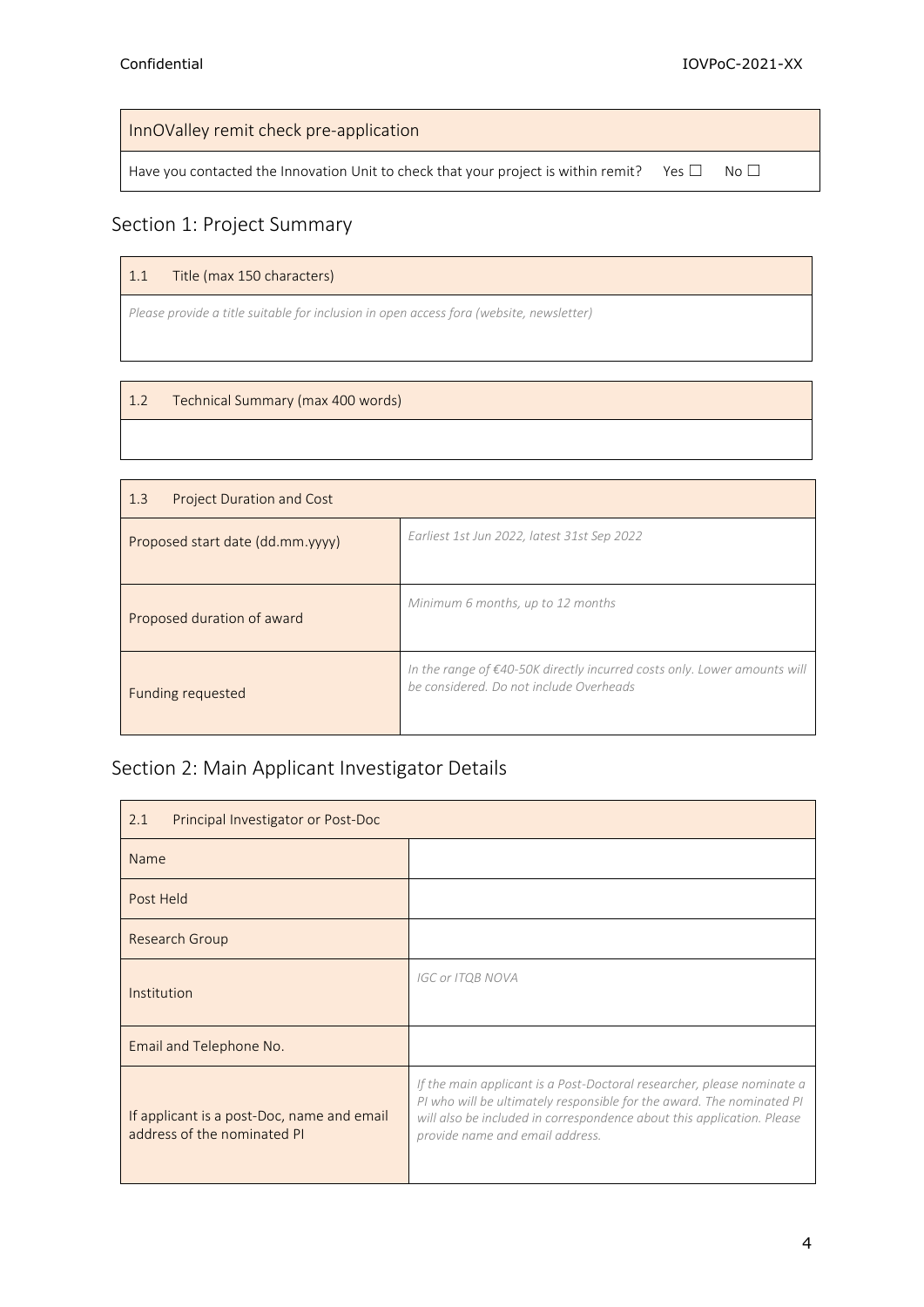| Co-Investigators (can only be tasked with up to 10% of the project activities)<br>2.2 |                                |  |  |  |
|---------------------------------------------------------------------------------------|--------------------------------|--|--|--|
| <b>Name</b>                                                                           | Institute/Organisation/Company |  |  |  |
|                                                                                       |                                |  |  |  |
|                                                                                       |                                |  |  |  |
|                                                                                       |                                |  |  |  |

### Section 3: Need and Proposed Solution

| 3.1                                                                                                        | What is the need you are seeking to address?<br>(max 300 words) |  |  |  |  |
|------------------------------------------------------------------------------------------------------------|-----------------------------------------------------------------|--|--|--|--|
| What problem\pain\need are you addressing? For whom is it a problem? To what extent? and how urgent is it? |                                                                 |  |  |  |  |
|                                                                                                            |                                                                 |  |  |  |  |

3.2 What is your proposed solution to meeting this need? Describe the end product you are seeking to contribute to develop (max 300 words)

*What do you envision your end solution will be? how will a prospective user\client\partner value your solution?* 

### Section 4: Rationale and Evidence

4.1 What is the rationale and supporting evidence for why your proposed solution will meet the target need? (max 500 words)

*e.g. In the case of a therapeutic, is there robust target validation? How feasible is the development plan you are proposing? Focus on technical\functional advantages of the solution.*

4.2 Please provide up to 5 references and indicate their relevance (max 80 words)

### Section 5: Deliverability

5.1 Describe the current status of the project. (max 300 words)

*What work has already been completed and what are the key hurdles to progression?*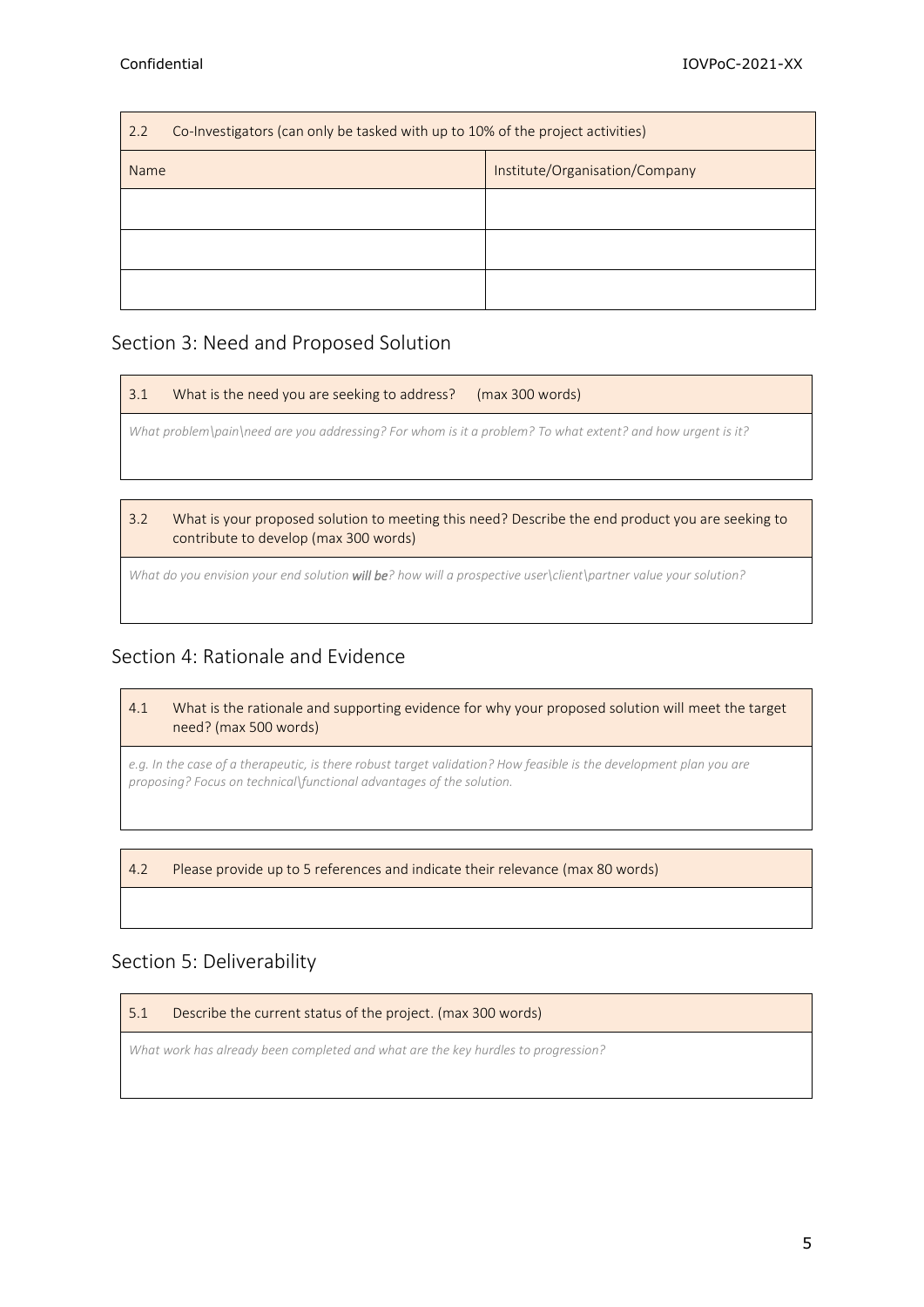#### 5.2 Outline the work plan, including tasks, milestones and success criteria for this project. A Gantt chart summarising the key activities and timelines should be included as an additional data attachment. (max 500 words)

*Describe the work plan of the project, detailing what tasks will need to be performed, by whom in what timeframe. State the major milestones of the project. If helpful, use the SMART framework to define success criteria for the project (Specific, Measurable, Achievable, Relevant, Time-bound)*

### 5.3 Describe the resources required for the project. (max 200 words) All project research staff must be identified by name below, in Section 9

*Consumables, Services, Equipment, Staff, outsourcing*

#### 5.4 How has the project been funded to date and what funding is currently available? (max 200 words)

*Were the current findings funded by a company, a grant or an award?*

#### 5.5 What is your plan to enable the progression of the project post IOV PoC funding? (max 200 words)

*Once the proof of concept is completed, how do you plan to acquire further funding?*

### Section 6: Experiments on animals, pluripotent cell lines, human data or samples

6.1 Does your project involve the use of animals, pluripotent cell lines, human data or samples? If so, please specify why this is necessary, which species have been chosen and why this is the most appropriate. (max 150 words)

### Section 7: Competitive Position and Intellectual Property (IP)

#### 7.1 What are the competing solutions and their development status? (max 300 words)

*Describe other solutions that respond totally or partially to the same problem. To what extend do they solve or not the problem? Are these solutions protected by IP?*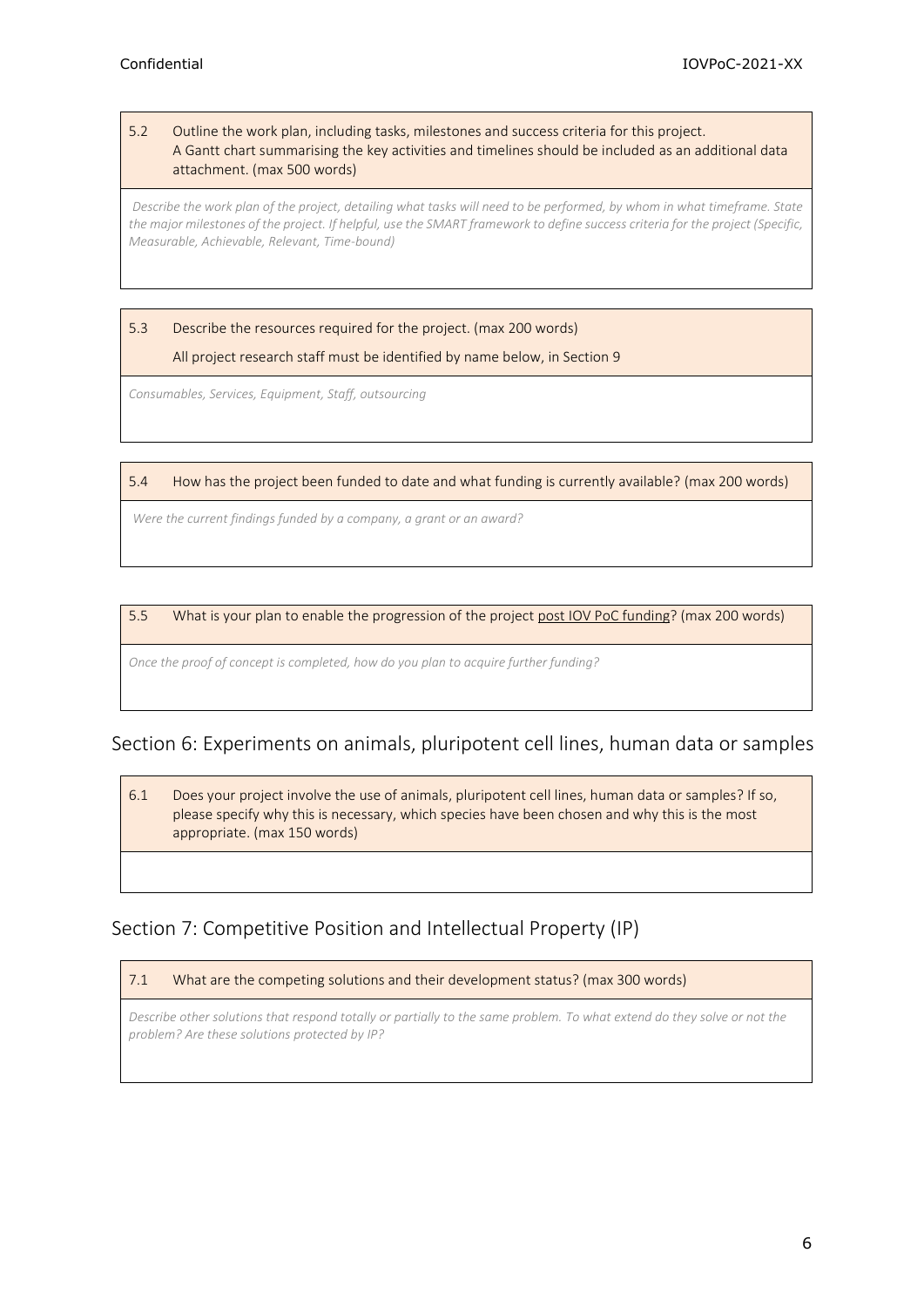7.2 What is the competitive advantage of your proposed solution? (max 300 words)

*Why is your solution better than others? Why would the target users\clients choose your solution over others in the market?*

#### 7.4 What new IP is the project expected to generate? (max 200 words)

*Do you anticipate any patent with the development of the POC?*

### Section 8: Additional Information

8.1a Approvals, agreements and staff recruitment.

Does the project require ethical approval? Yes  $\Box$  No  $\Box$  If so, is this already in place? Yes  $\Box$  No  $\Box$ 

Does the project require agreements to be in place (eg. material transfer agreements, etc) Yes  $\Box$  No  $\Box$ 

Does the project require the recruitment of any staff? Yes  $\Box$  No  $\Box$ 

8.1b Please expand on the information provided in 8.1a (max 200 words)

8.2a Industry engagement.

Does the project have an industry partner? Yes  $\Box$  No  $\Box$ 

If so, will matched funds be provided? Yes  $\Box$  No  $\Box$ 

In direct funds: Yes □ No □

In-kind contribution: Yes □ No □

8.2b If there is an industry partner, please expand on the information provided in 8.2a by stating who the industry partner(s) is, the value of any matched funds or if an in-kind contribution is being provided what the nature of this is. (max 200 words)

8.3 Please indicate which Technology Readiness Level (TRL) most fits the stage of development for your project.

TRL 1  $\Box$  TRL 2  $\Box$  TRL 3  $\Box$  TRL 4  $\Box$  TRL 5  $\Box$  TRL 6  $\Box$  TRL 7  $\Box$  TRL 8  $\Box$  TRL 9  $\Box$